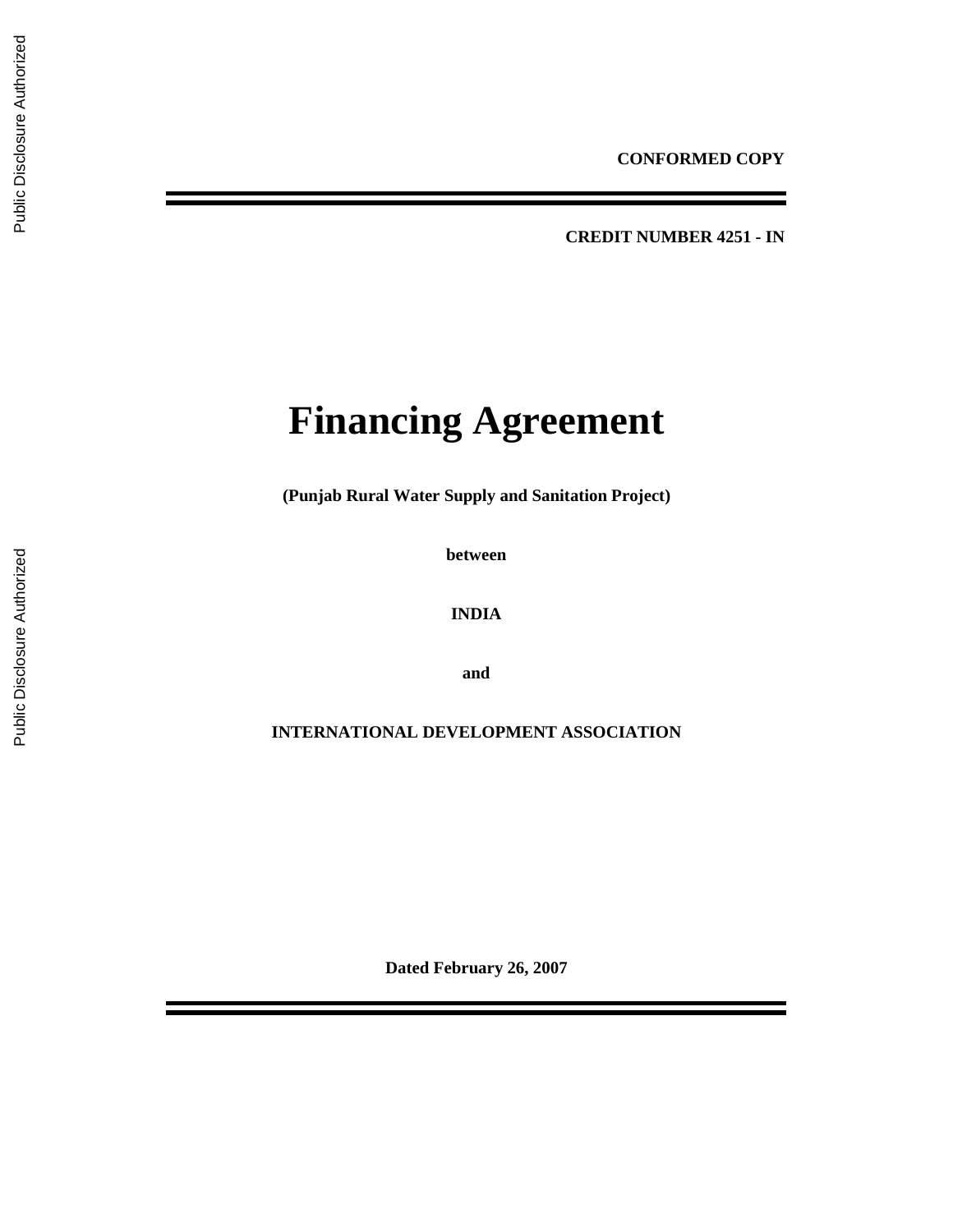#### **CREDIT NUMBER 4251 - IN**

#### **FINANCING AGREEMENT**

AGREEMENT dated February 26, 2007, between INDIA, acting by its President ("Recipient") and INTERNATIONAL DEVELOPMENT ASSOCIATION ("Association"). The Recipient and the Association hereby agree as follows: **ARTICLE I – GENERAL CONDITIONS; DEFINITIONS** 

- 1.01. The General Conditions (as defined in the Appendix to this Agreement) constitute an integral part of this Agreement.
- 1.02. Unless the context requires otherwise, the capitalized terms used in the Financing Agreement have the meanings ascribed to them in the General Conditions or in the Appendix to this Agreement.

#### **ARTICLE II - FINANCING**

- 2.01. The Association agrees to extend to the Recipient, on the terms and conditions set forth or referred to in this Agreement, a credit in an amount equivalent to one hundred and four million one hundred thousand Special Drawing Rights (SDR 104,100,000) ("Credit") to assist in financing the project described in Schedule 1 to this Agreement ("Project").
- 2.02. The Recipient may withdraw the proceeds of the Financing in accordance with Section IV of Schedule 2 to this Agreement.
- 2.03. The Maximum Commitment Charge Rate payable by the Recipient on the Unwithdrawn Financing Balance shall be one-half of one percent (1/2 of 1%) per annum.
- 2.04 The Service Charge payable by the Recipient on the Withdrawn Credit Balance shall be equal to three-fourths of one percent (3/4 of 1%) per annum.
- 2.05. The Payment Dates are May 15 and November 15 in each year.
- 2.06. The principal amount of the Credit shall be repaid in accordance with repayment schedule set forth in Schedule 3 to this Agreement.
- 2.07. The Payment Currency is U.S. Dollars.

# **ARTICLE III - THE PROJECT**

3.01. The Recipient declares its commitment to the objectives of the Project. To this end, the Recipient shall cause the Project to be carried out by the Project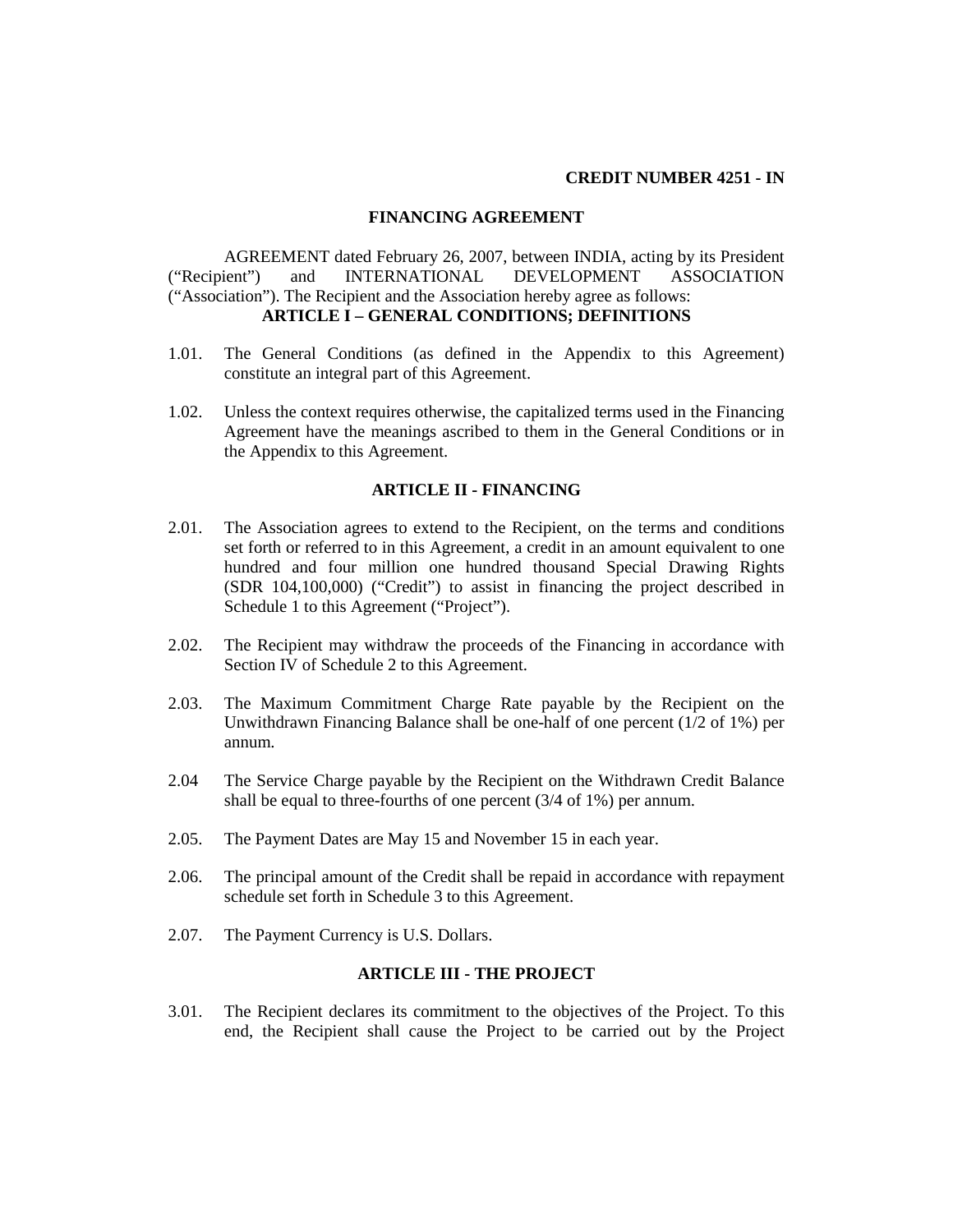Implementing Entity in accordance with the provisions of Article IV of the General Conditions and the Project Agreement.

3.02. Without limitation upon the provisions of Section 3.01 of this Agreement, and except as the Recipient and the Association shall otherwise agree, the Recipient shall ensure that the Project is carried out in accordance with the provisions of Schedule 2 to this Agreement.

## **ARTICLE IV – EFFECTIVENESS**

4.01 The Effectiveness Deadline is the date ninety (90) days after the date of this Agreement.

#### **ARTICLE V – REPRESENTATIVE; ADDRESSES**

- 5.01. The Recipient's Representative is the Secretary to the Government of India, Department of Economic Affairs.
- 5.02. The Recipient's Address is:

Department of Economic Affairs Ministry of Finance New Delhi 110 001 India

| Cable address:  | Telex:       | Facsimile:     |
|-----------------|--------------|----------------|
| <b>ECOFAIRS</b> | 953-31-66175 | 91-11-23093422 |
| New Delhi       | FINE IN      |                |

5.03. The Association's Address is:

International Development Association 1818 H Street, N.W. Washington, D.C. 20433 United States of America

| Cable:           | Telex:          | Facsimile:     |
|------------------|-----------------|----------------|
| <b>INDEVAS</b>   | 248423 (MCI) or | 1-202-477-6391 |
| Washington, D.C. | 64145 (MCI)     |                |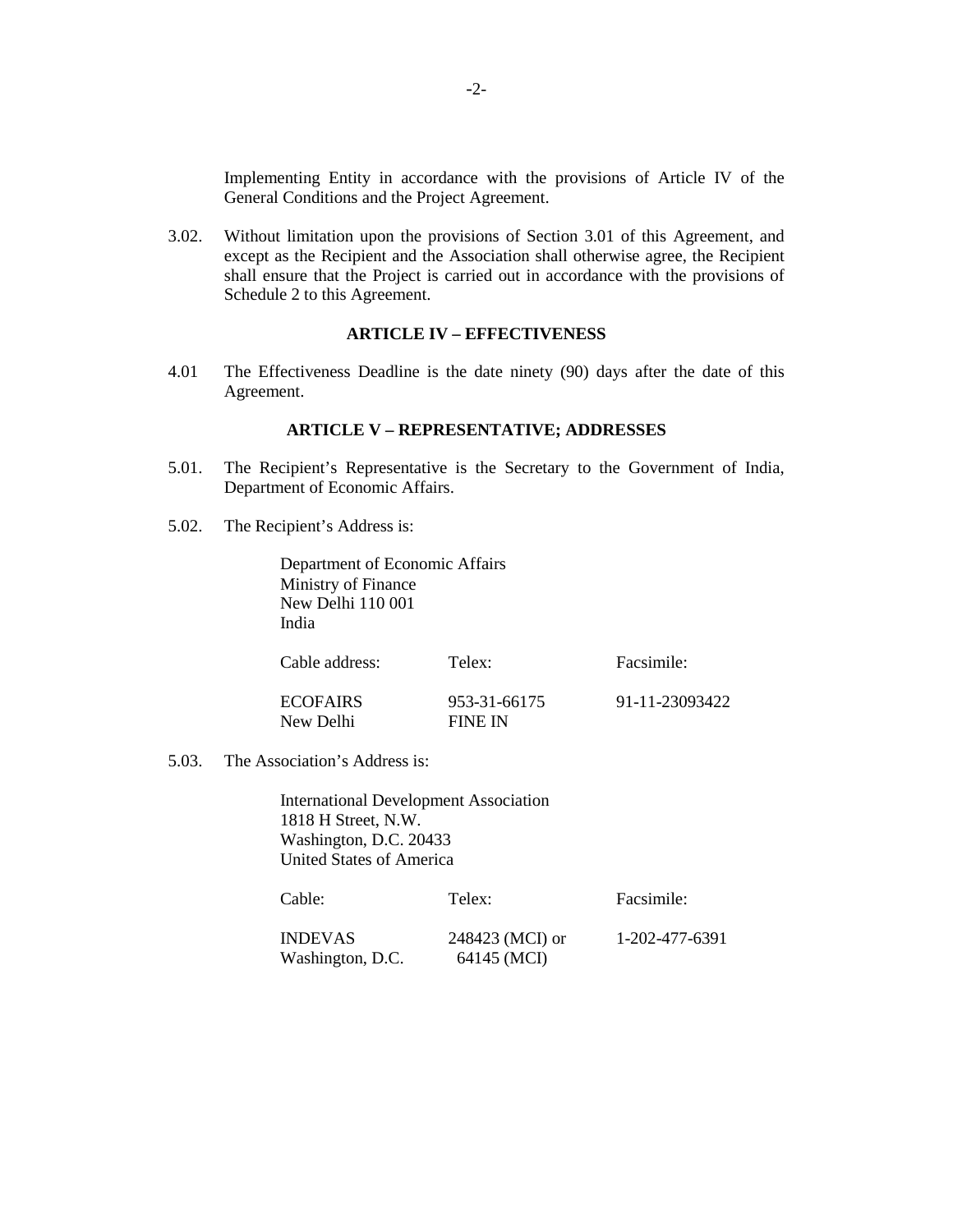AGREED at New Delhi, India, as of the day and year first above written.

INDIA

By

/s/ Madhusudan Prasad Authorized Representative

# INTERNATIONAL DEVELOPMENT ASSOCIATION

By

/s/ Rachid Benmessaoud Acting Regional Vice President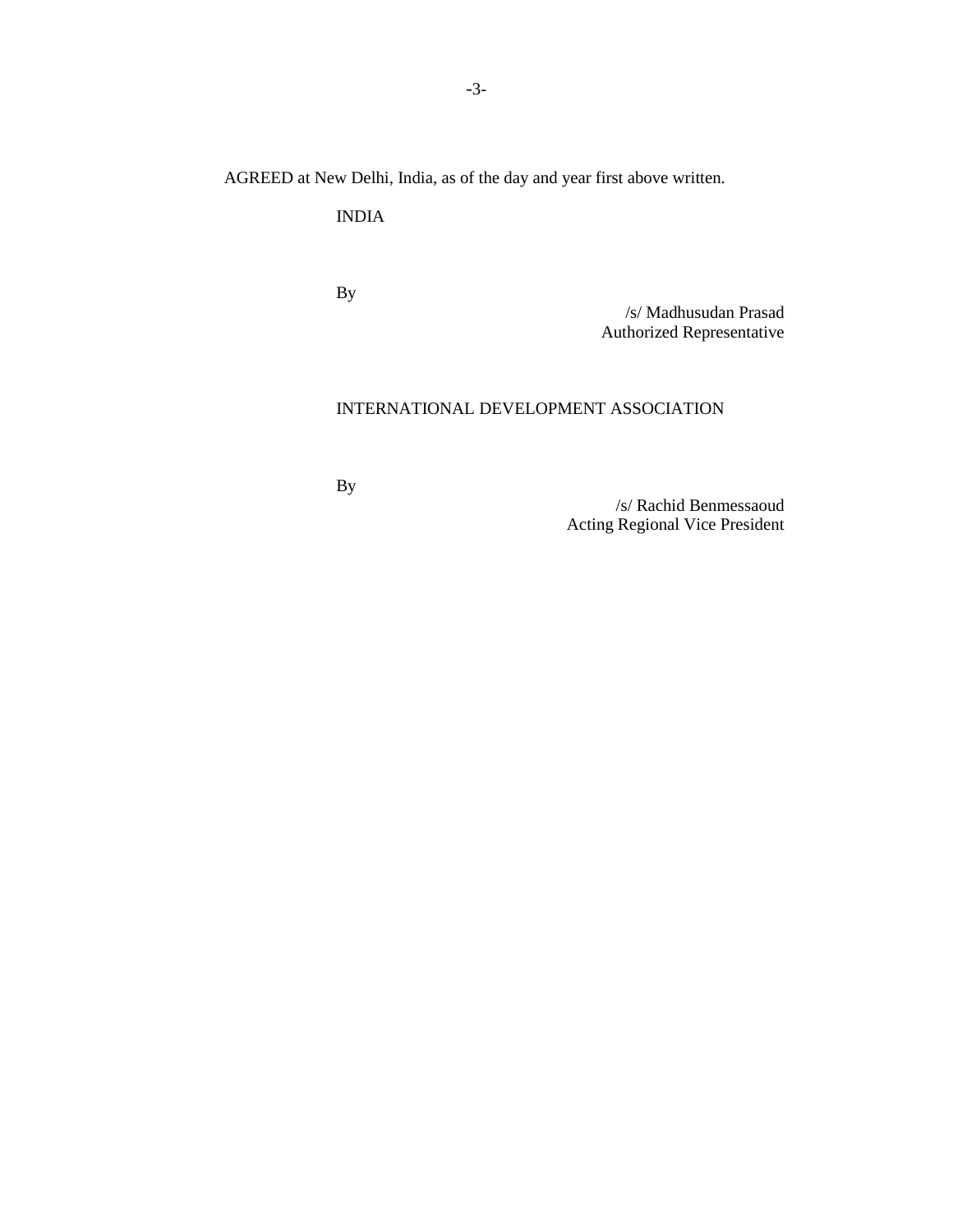#### **SCHEDULE 1**

#### **Project Description**

The objective of the Project is to assist Punjab in implementing its SWAp Program aimed at increasing the access of rural communities to improved and sustainable rural water supply and sanitation services.

The Project consists of the following parts:

- A. Program Management
- 1. Investment and operating costs to support Project implementation activities for the provision of SWAp Program management support to SPMC and DPMCs.
- 2. Establishment and operation of the SWAp Program's monitoring and evaluation system, including: the development and operation of a management information system; carrying out of outcome monitoring surveys; preparation of implementation performance reports; GPWSC awards; and the design and operationalization of water quality monitoring systems.
- 3. Carrying out of capacity building programs for DWSS, SPMC, DPMCs and SOs in the planning and implementation of SWAp Program activities, including: change management and team building; knowledge enhancement; participatory processes; engineering design and construction practices; environmental management; procurement; management of consultants and contractors; financial management; skills training and operations and maintenance of RWSS sector schemes.
- 4. Carrying out of information, education and communication campaign aimed at RWSS sector stakeholders.
- 5. Pilot testing of innovative technologies in the RWSS sector.
- B. Community Development
- 1. Provision of technical assistance to support village communities and build capacity in respect of the Project activities carried out under Part C of the Project, including community mobilization and the development and management of RWSS sector facilities and services.
- 2. Provision of technical assistance to support engineering design and construction supervision for carrying out activities under Part C of the Project.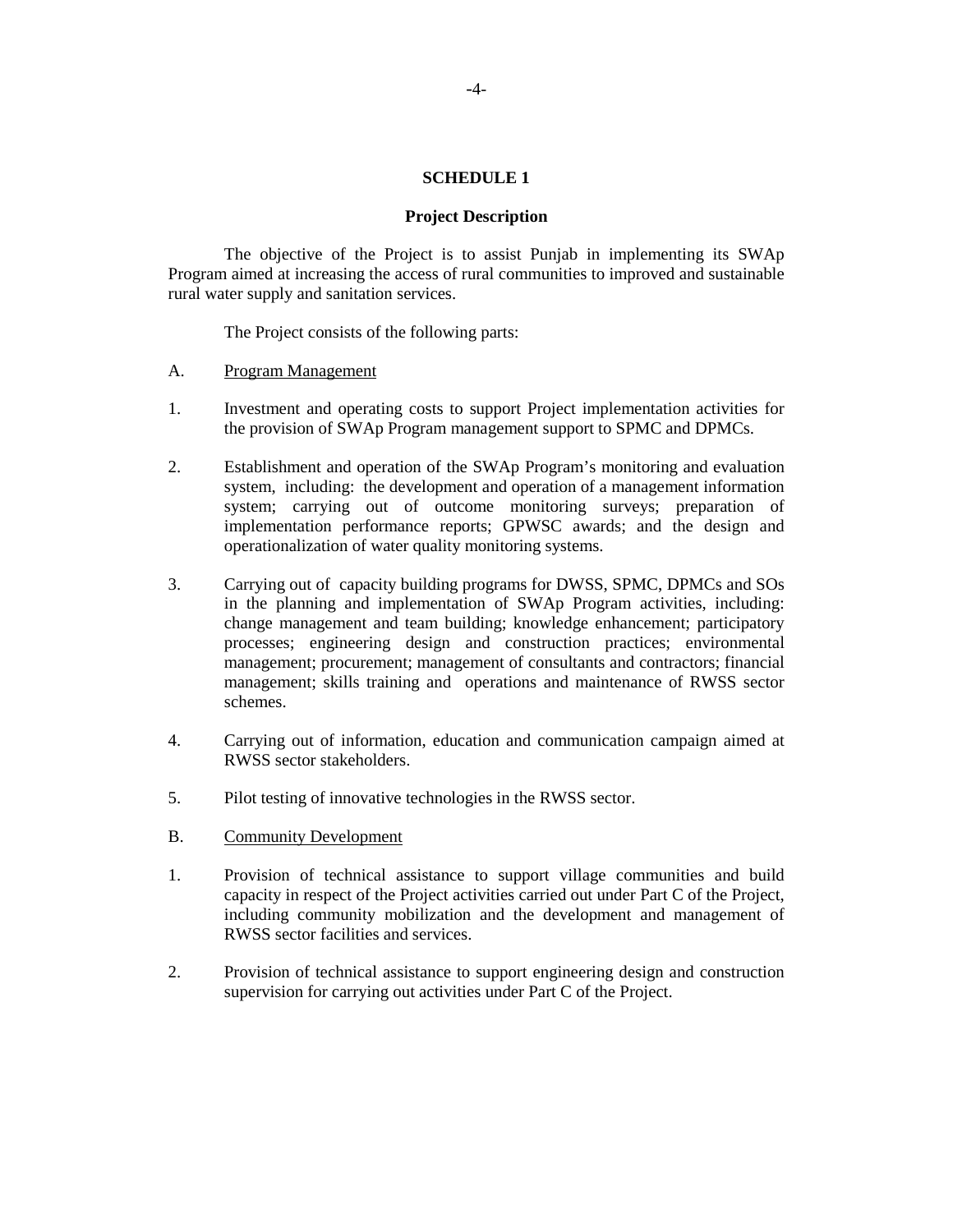#### C. Infrastructure Development

- 1. Construction and upgradation of rural water supply schemes in about 3,000 habitations in Punjab which are not covered or are only partially covered by such schemes.
- 2. Carrying out a program aimed at achieving sustained quality improvements in rural water supply services, consisting of:
	- (a) the provision of goods and works to support the upgradation of existing single village and multi village rural water supply schemes, including the provision and installation of bulk water meters in multi-village water supply schemes and the establishment of a district level contingency fund; and
	- (b) the pilot testing of innovative water treatment technologies related to reverse osmosis, defloridation plants, and portable water treatment plants.
- 3. Provision of goods and works to support the construction or upgradation of community sanitation schemes, including the upgradation of village drains and rehabilitation of village ponds in about 1,000 selected habitations, and the construction of small bore sewers/sewerage schemes in about 100 selected habitations.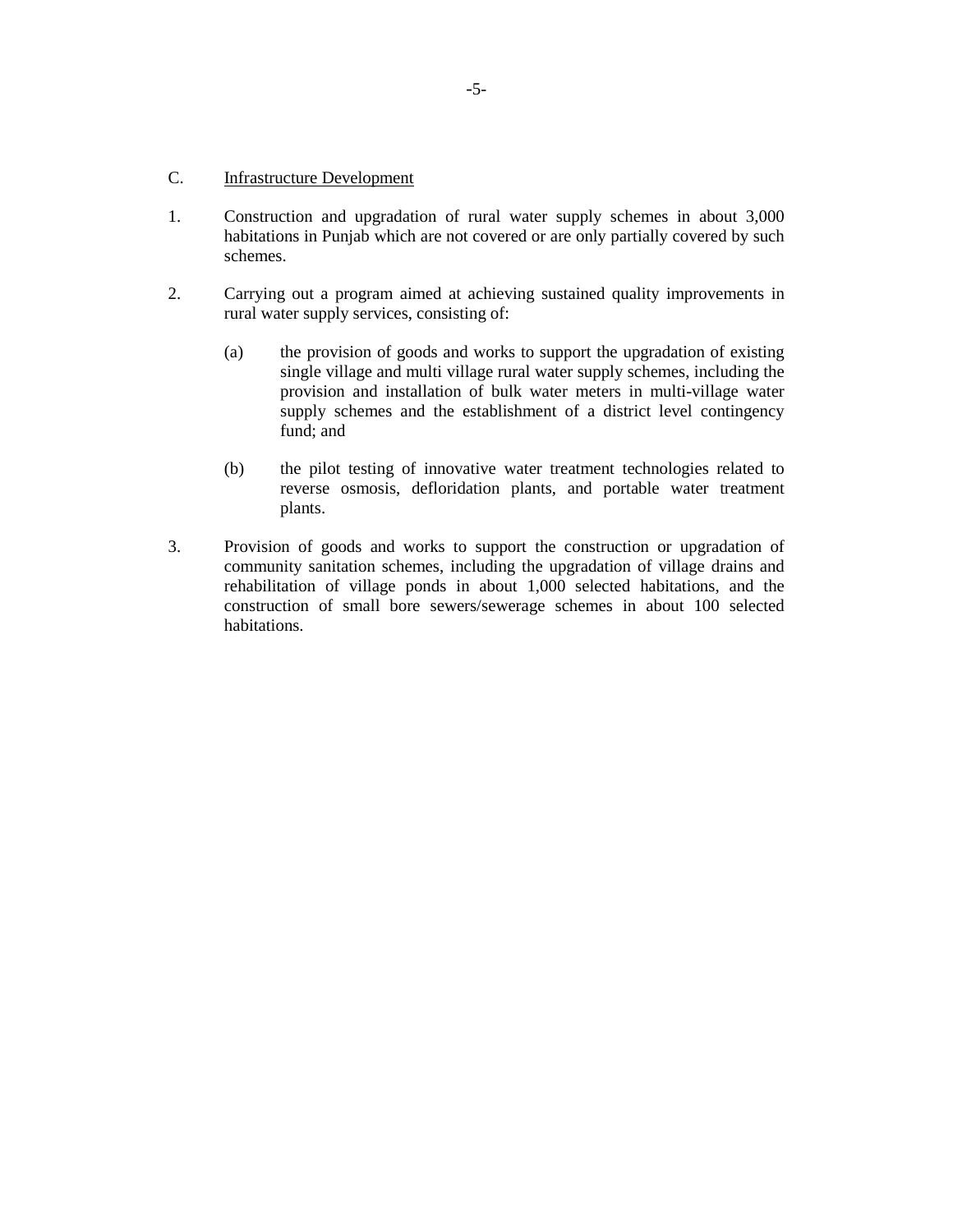## **SCHEDULE 2**

#### **Project Execution**

#### **Section I. Institutional and Other Arrangements**

- 1. To facilitate the carrying out of the Project, the Recipient shall make the proceeds of the Financing available to the Project Implementing Entity in accordance with the Recipient's standard arrangements for developmental assistance to the States of India.
- 2. The Recipient shall protect the interests of the Recipient and the Association to accomplish the purposes of the Financing.

## **Section II. Project Monitoring, Reporting, Evaluation**

## **A. Project Reports**

The Recipient shall cause the Project Implementing Entity to monitor and evaluate the progress of the Project and prepare Project Reports in accordance with the provisions of Section 4.08 of the General Conditions and on the basis of indicators agreed with the Association.

#### **B. Financial Management, Financial Reports and Audits**

- 1. The Recipient shall maintain or cause to be maintained a financial management system in accordance with the provisions of Section 4.09 of the General Conditions.
- 2. Without limitation on the provisions of Part A of this Section, the Recipient shall, or shall cause the Project Implementing Entity to, prepare and furnish to the Association as part of the Project Report not later than sixty (60) days after the end of each calendar quarter, interim un-audited financial reports for the Project covering the quarter, in form and substance satisfactory to the Association.
- 3. The Recipient shall have its Financial Statements audited in accordance with the provisions of Section 4.09(b) of the General Conditions. Each audit of the Financial Statements shall cover the period of one fiscal year of the Recipient, commencing with the fiscal year in which the first withdrawal under the Project was made. The audited Financial Statements for each such period shall be furnished to the Association not later than six (6) months after the end of such period.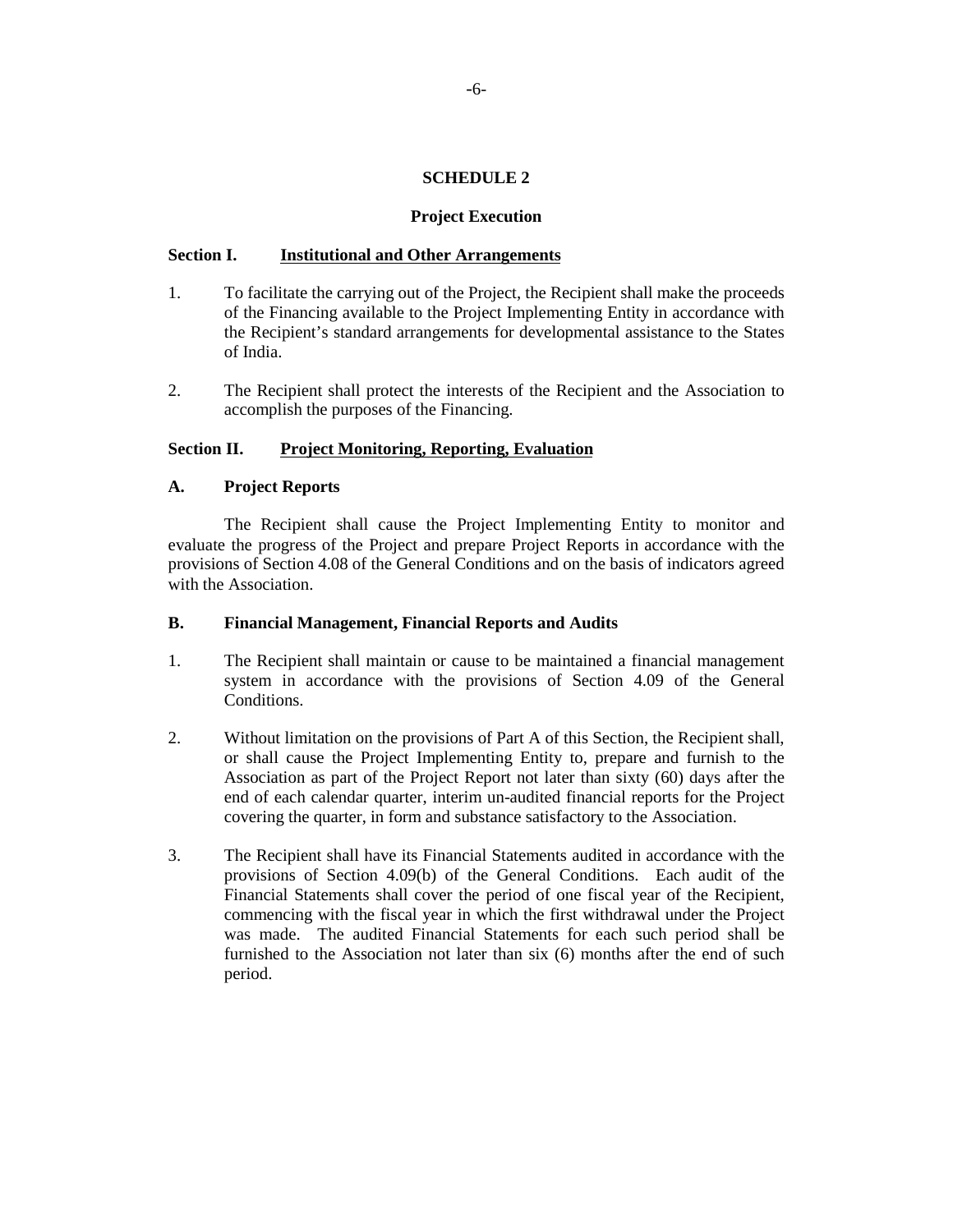## **Section III. Procurement**

## **A. General**

- 1. **Goods and Works.** All goods, works and services other than consultant services required for the Project and to be financed out of the proceeds of the Financing shall be procured in accordance with the requirements set forth or referred to in Section I of the Procurement Guidelines, and with the provisions of this Schedule.
- 2. **Consultant Services.** All consultant services required for the Project and to be financed out of the proceeds of the Financing shall be procured in accordance with the requirements set forth or referred to in Sections I and IV of the Consultant Guidelines, and with the provisions of this Schedule.
- 3. **Definitions.** The capitalized terms used below in this Section to describe particular procurement methods or methods of review by the Association of particular contracts, refer to the corresponding method described in the Procurement Guidelines, the Consultant Guidelines, the Procurement Manual, or the Procurement Plan, as the case may be.

## **B. Particular Methods of Procurement of Goods, Works and Services other than Consultant Services**

- 1. **International Competitive Bidding.** Except as otherwise provided in paragraph 2 below, goods, works and services other than consultant services shall be procured under contracts awarded on the basis of International Competitive Bidding, subject to the following additional procedures:
	- (i) The Procurement Manual shall specify the circumstances under which such procurement method may be used.
	- (ii) Standard bidding documents and procedures approved by the Association shall be used.
- 2. **Other Methods of Procurement of Goods, Works and Services other than Consultant Services.** The following table specifies the methods of procurement, other than International Competitive Bidding, which may be used for goods, works and services other than consultant services. The Procurement Manual and the Procurement Plan shall specify the circumstances and the manner under which such methods may be used: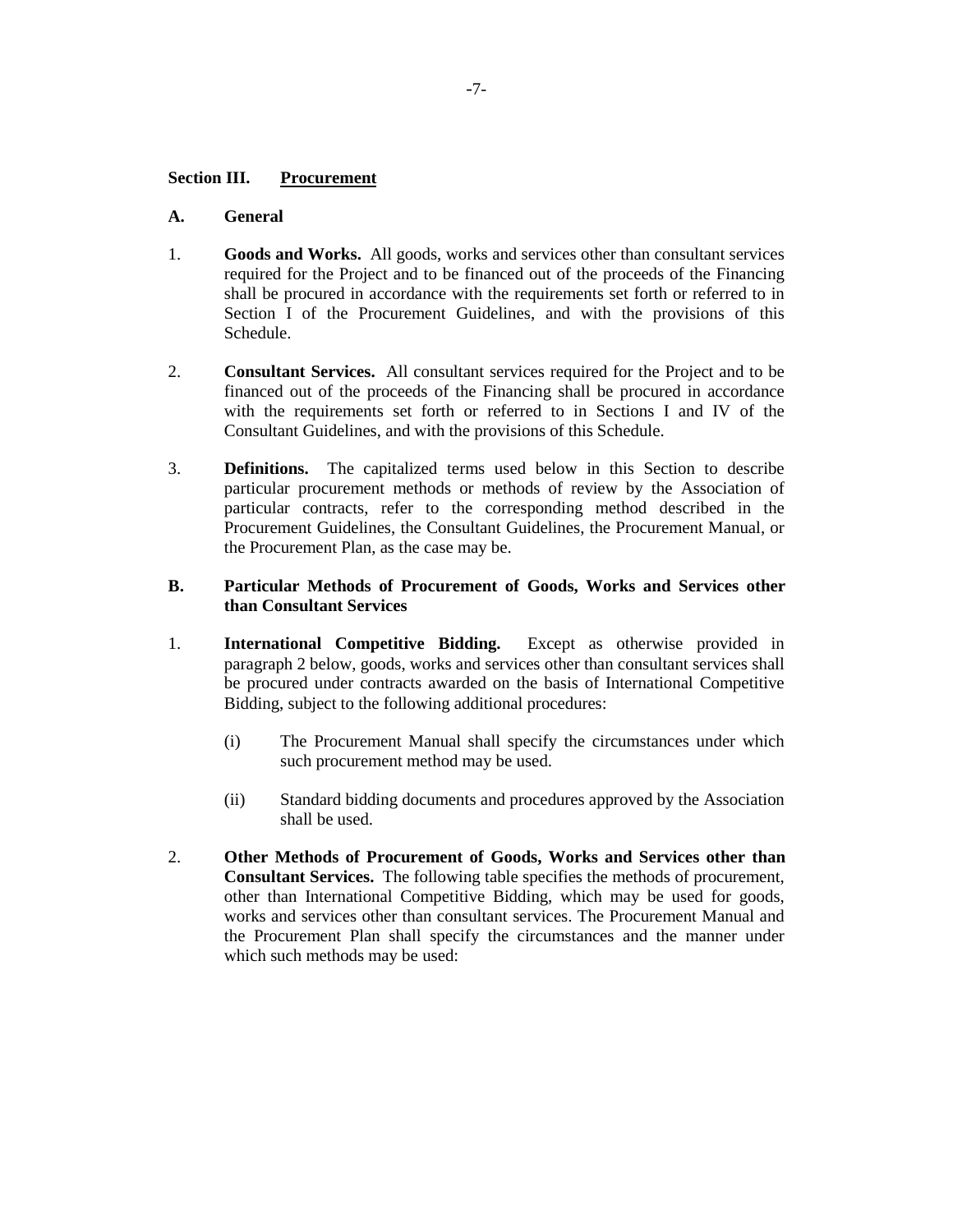| <b>Procurement Method</b>                |  |
|------------------------------------------|--|
| (a) National Competitive Bidding         |  |
| (b) Limited Competitive Bidding/Shopping |  |
| (c) Direct Contracting                   |  |
| (d) Force Account                        |  |

## **C. Particular Methods of Procurement of Consultant Services**

- 1. **Quality and Cost-based Selection.** Except as otherwise provided in paragraph 2 below, consultant services shall be procured under contracts awarded on the basis of Quality and Cost-based Selection, subject to the following additional procedures:
	- (a) The Procurement Manual shall specify the circumstances under which such procurement method may be used.
	- (b) Standard Request for Proposal documents and procedures approved by the Association shall be used.
- 2. **Other Methods of Procurement of Consultant Services**. The following table specifies methods of procurement, other than Quality and Cost-based Selection, which may be used for consultants' services. The Procurement Manual and the Procurement Plan shall specify the circumstances and manner under which such methods may be used.

| <b>Procurement Method</b>                             |  |  |
|-------------------------------------------------------|--|--|
| (a) Quality – Based Selection                         |  |  |
| <b>Least Cost Selection</b><br>(b)                    |  |  |
| Selection Based on Consultant's Qualifications<br>(c) |  |  |
| Single Source Selection<br>(d)                        |  |  |
| Selection of Individual Consultants<br>(e)            |  |  |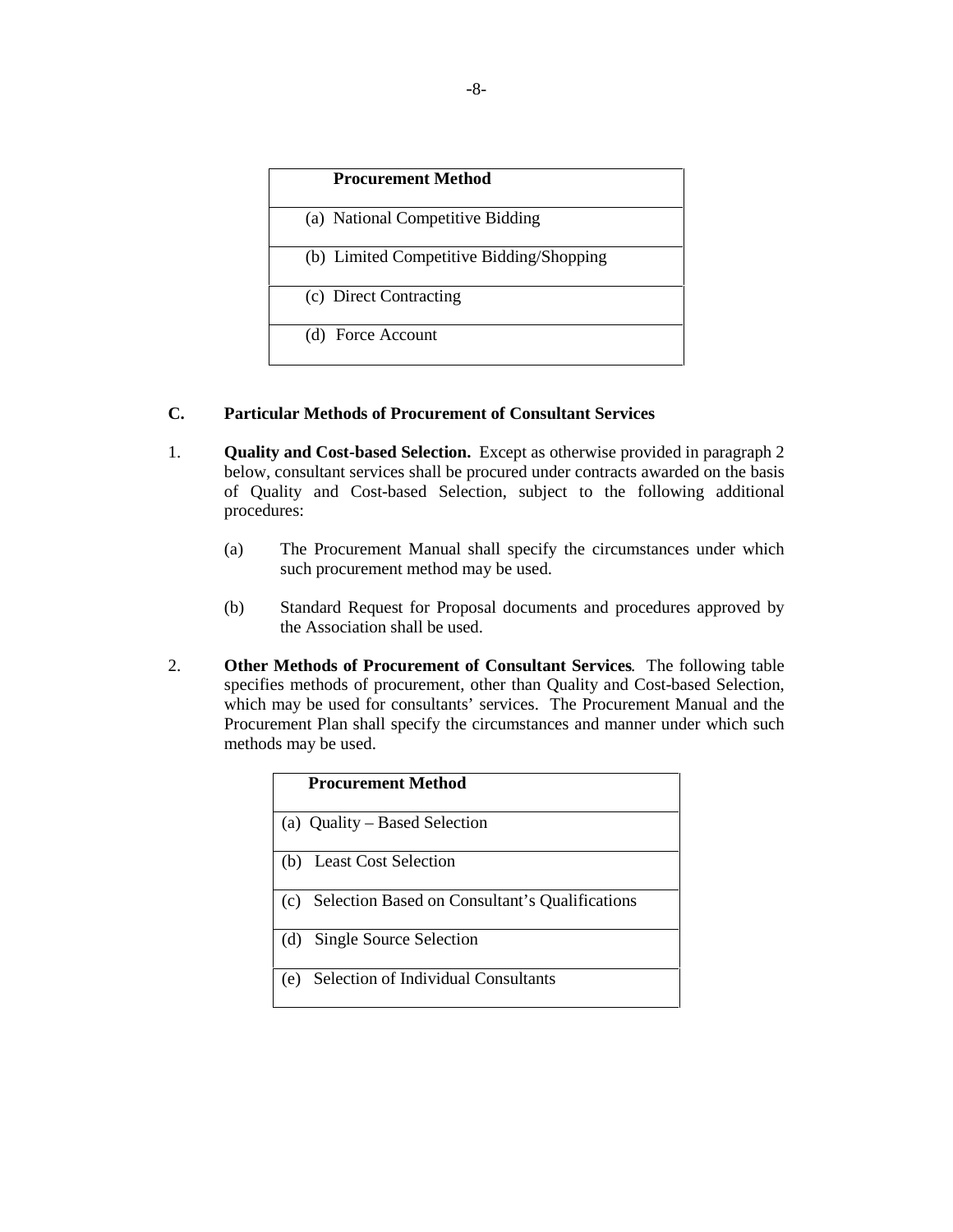## **D. Review by the Association**

1. The Procurement Plan shall set forth those contracts which shall be subject to the Association's Prior Review. All other contracts shall be subject to Post Review by the Association.

# **Section IV. Withdrawal of the Proceeds of the Financing**

# **A. General**

- 1. The Recipient may withdraw the proceeds of the Financing, in accordance with the provisions of this Section and such additional instructions as the Association, as the case may be, may specify by notice to the Recipient, to finance Eligible Expenditures as set forth in the table in paragraph 2 below.
- 2. The following table specifies the categories of Eligible Expenditures that may be financed out of the proceeds of the Financing, the allocation of the amounts of the Financing to each Category, and the percentage of expenditures to be financed for Eligible Expenditures in each Category: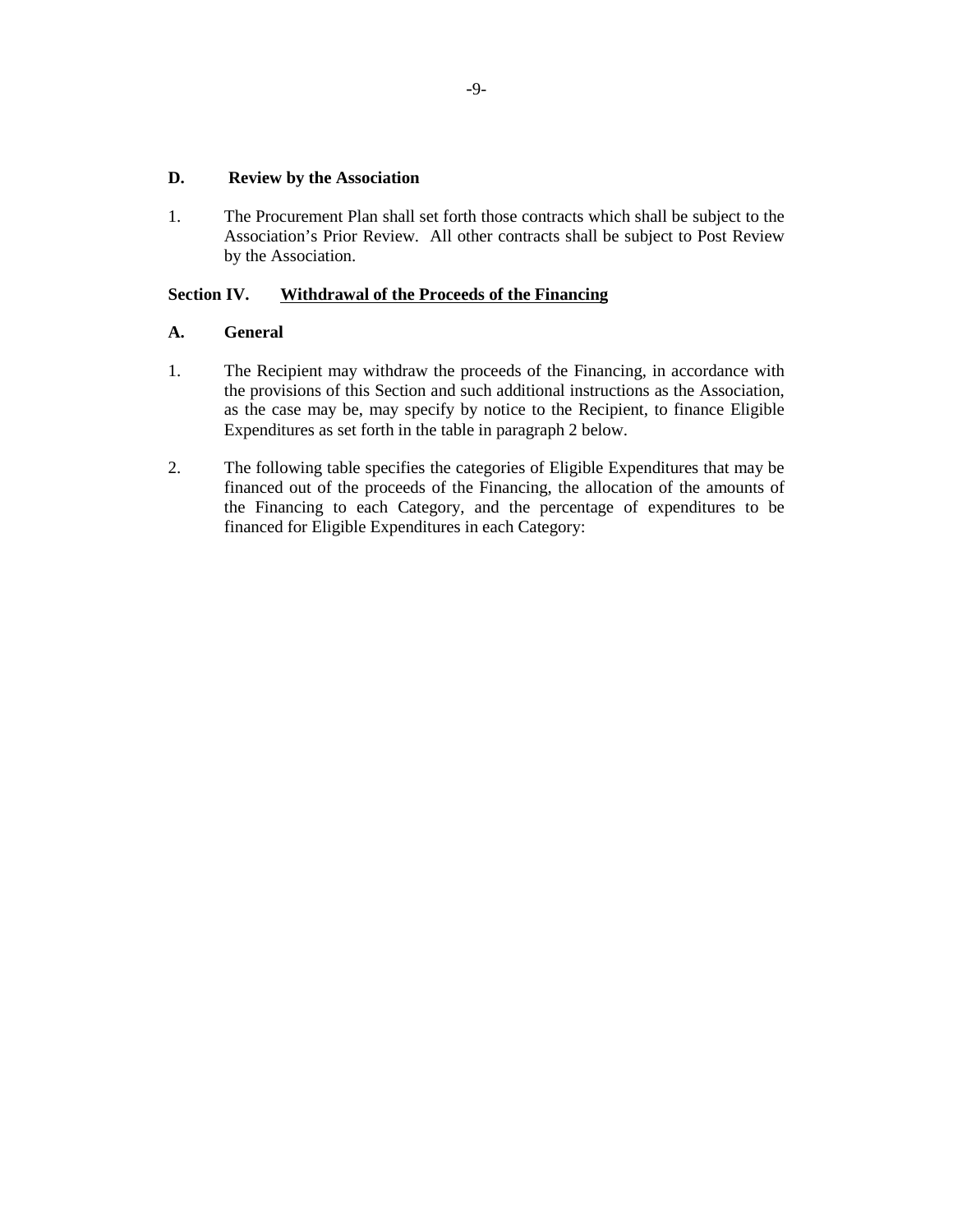| Category                                                                                                                    | <b>Amount of the Credit</b><br><b>Allocated (Expressed)</b><br>in SDR) | <b>Percentage of</b><br><b>Expenditures to be</b><br><b>Financed</b> |
|-----------------------------------------------------------------------------------------------------------------------------|------------------------------------------------------------------------|----------------------------------------------------------------------|
| (1) Goods, services and operating<br>costs for Eligible Project<br>Activities under Parts A and B<br>of the Project         | 37,700,000                                                             | 100% of Eligible<br><b>Project Expenditures</b>                      |
| (2) Goods and works for Eligible<br>Project Activities under Parts<br>C.1 and $C.2(a)$ of the Project                       | 53,600,000                                                             | 66% of Eligible<br>Project Expenditures                              |
| (3) Goods and works for Eligible<br>Project Activities under Parts<br>C.2(b) and C.3 of the Project:                        |                                                                        |                                                                      |
| (i) the first five Pilot Schemes<br>under Part C.2 (b) and C3<br>of the Project;                                            | 700,000                                                                | 66% of Eligible<br>Project Expenditures                              |
| (ii) all Schemes subsequent to<br>the first five pilot schemes<br>under Part $C.2(b)$ of the<br>Project; and                | 4,600,000                                                              | 66% of Eligible<br><b>Project Expenditures</b>                       |
| (iii) all schemes subsequent to<br>the first five pilot<br>community sanitation<br>schemes under Part C.3 of<br>the Project | 7,500,000                                                              | 66% of Eligible<br>Project Expenditures                              |
| <b>TOTAL AMOUNT</b>                                                                                                         | 104,100,000                                                            |                                                                      |

# **B. Withdrawal Conditions; Withdrawal Period.**

- 1. Notwithstanding the provisions of Part A of this Section, no withdrawal shall be made:
	- (a) for payments made prior to the date of this Agreement, except that withdrawals up to an aggregate amount not to exceed one million one hundred thousand Special Drawing Rights (SDR 1,100,000) equivalent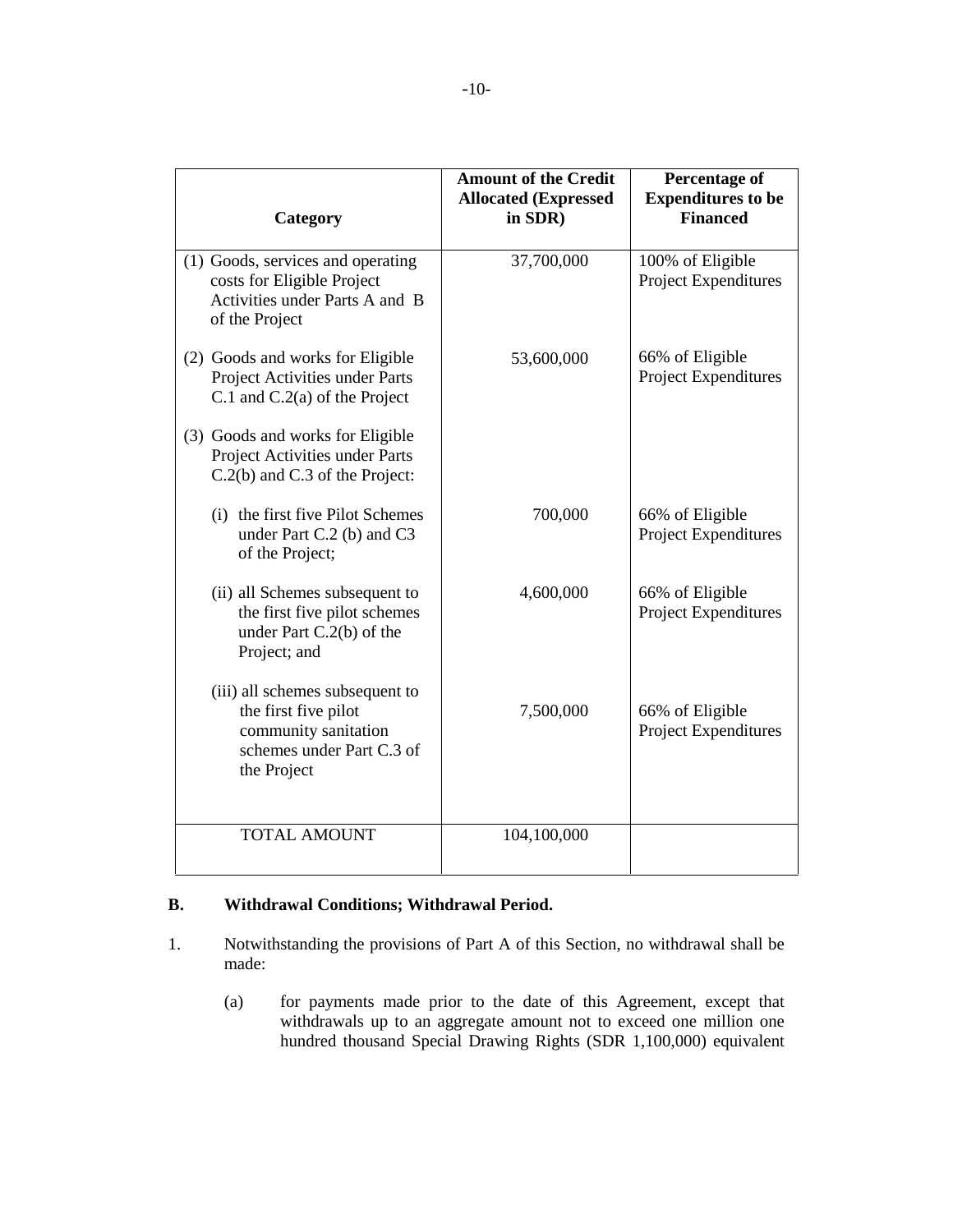may be made for payments made prior to this date but on or February 1, 2006; and

- (b) in respect of Categories (3)(ii) and 3(iii), unless the first five Pilot Schemes carried out respectively under Part C.2(b) and C.3 of the Project shall have commenced operations, satisfactory to the Association.
- 2. The Closing Date is March 31, 2012.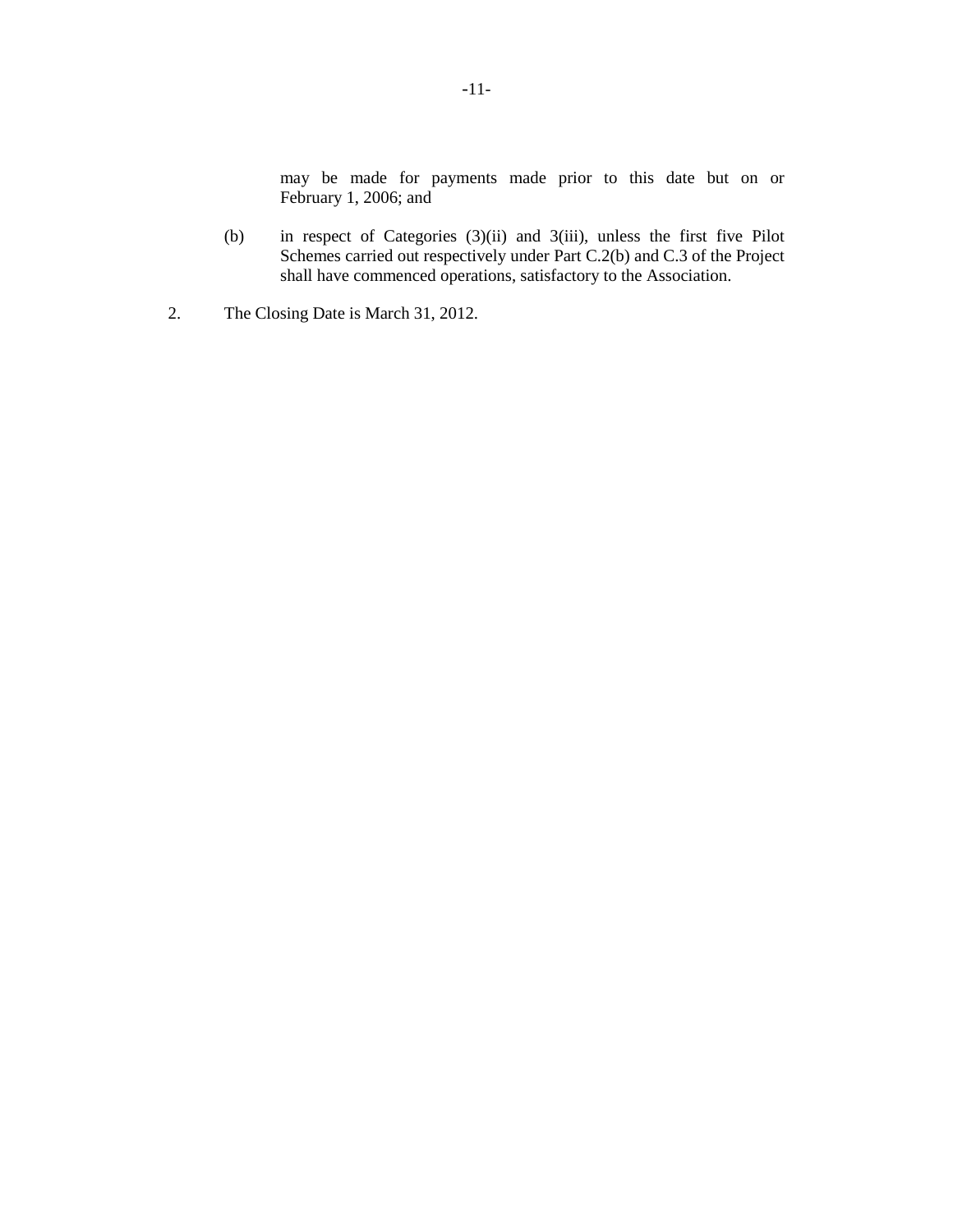# **Repayment Schedule**

| <b>Date Payment Due</b>                                        | <b>Principal Amount of the Credit</b><br>Repayable<br>$(Expressed as a percentage)*$ |  |
|----------------------------------------------------------------|--------------------------------------------------------------------------------------|--|
| On each May 15 and November 15:                                |                                                                                      |  |
| commencing May 15, 2017 to and including<br>November 15, 2026  | 1 25                                                                                 |  |
| commencing May 15, 2027 to and including<br>November 15, 2041. | 2.50                                                                                 |  |

\*The percentages represent the percentage of the principal amount of the Credit to be repaid, except as the Association may otherwise specify pursuant to Section 3.03(b) of the General Conditions.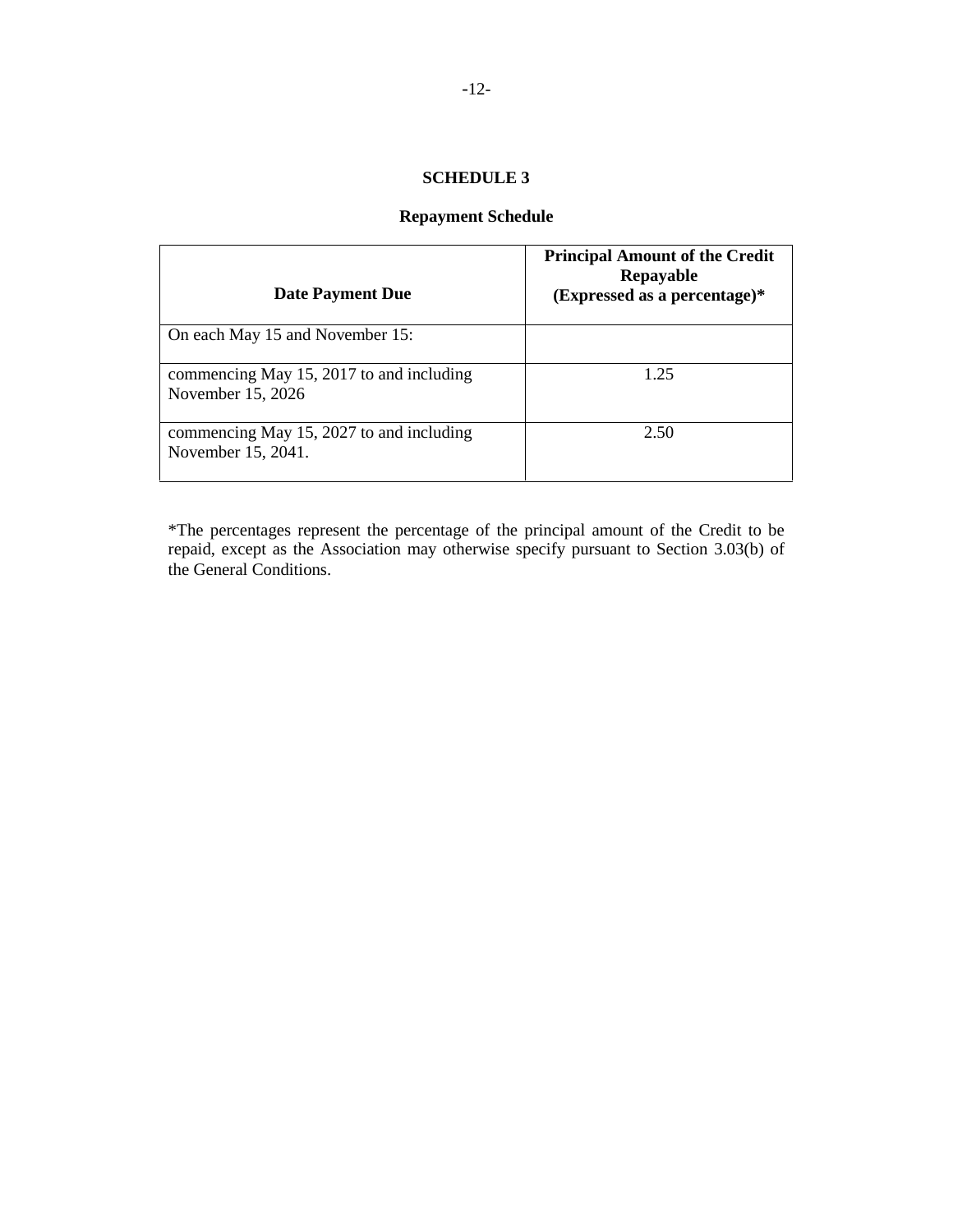## **APPENDIX**

#### **Section I. Definitions**

- 1. "Category" means a category set forth in the table in Section IV of Schedule 2 to this Agreement.
- 2. "Consultant Guidelines" means the "Guidelines: Selection and Employment of Consultants by World Bank Borrowers" published by the Bank in May 2004.
- 3. "District Annual Plan" means the annual plan prepared or to be prepared, as the case may be, by the DWSC for a Fiscal Year, approved by the SWSM prior to the end of the previous Fiscal Year, and included in the annual budget of the Project Implementing Entity, referred to in paragraph 2(b)(ii) of Section I of the Schedule to the Project Agreement.
- 4. "DPMC" means the District Program Management Cell established in each district of Punjab referred to in paragraph 2(b)(i) of Section I of the Schedule to the Project Agreement.
- 5. "DWSC" means the District Water and Sanitation Committee referred to in paragraph 2(b)(ii) of Section I of the Schedule to the Project Agreement.
- 6. "DWSS" means the Department of Water Supply and Sanitation of the State of Punjab, or any successor thereto.
- 7. "Eligible Project Activities" means the activities set forth in Schedule 1 to this Agreement and financed through the proceeds of the Credit.
- 8. "Eligible Project Expenditures" means the aggregate of expenditures incurred by the Project Implementing Entity in a Fiscal Year for Eligible Project Activities set forth in the table in Section IV.A.2 of Schedule 2 to this Agreement, excluding expenditures financed by the Recipient and communities.
- 9. "EMF" means the Environmental Management Framework adopted by the Project Implementing Entity in September 2006 and referred to in the Project Implementation Plan and Operations Manual, for purposes of setting forth the environmental and social framework to address the adverse potential, temporary, or permanent environmental and social impacts resulting, or likely to result from, the carrying out of the Project.
- 10. "Financial Management Manual" means the manual, dated October 2006, satisfactory to the Association, adopted by the Project Implementing Entity for the purpose of carrying out, monitoring and supervising the financial management aspects of the implementation of the Project, and includes the GPWSC Handbook for Procurement and Financial Management.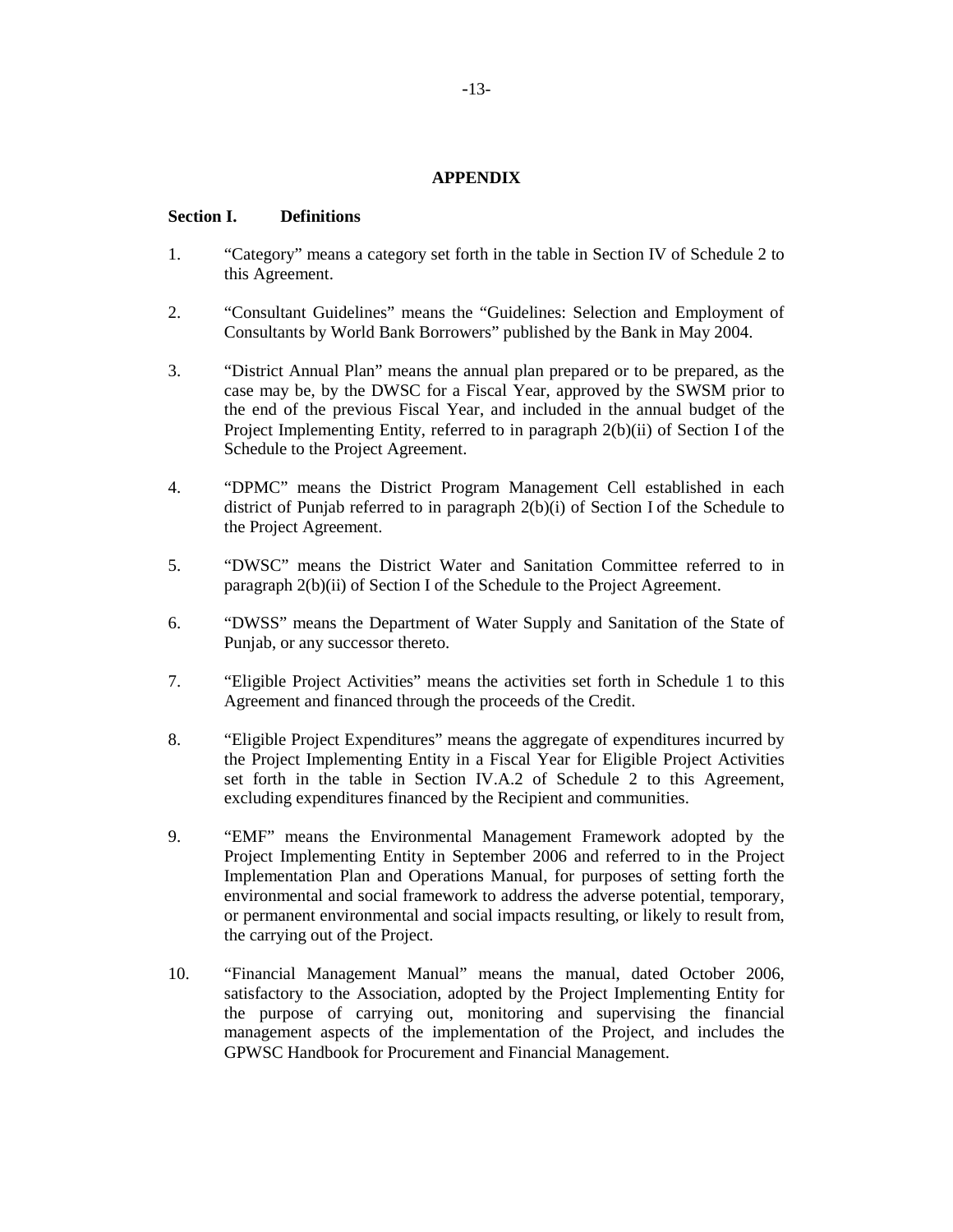- 11. "Fiscal Year" means the fiscal year of the Project Implementing Entity, which commences on April 1 of a calendar year and ends on March 31 of the following calendar year.
- 12. "General Conditions" means the "International Development Association General Conditions for Credits and Grants," dated July 1, 2005.
- 13. "GP" means Gram Panchayat, a local self-government body established under the Punjab Panchayati Raj Act, 1994.
- 14. "GPWSC" means the Gram Panchayat Water Supply and Sanitation Committee.
- 15. "GPWSC Handbook for Procurement and Financial Management" means the manual that provides for procurement, disclosure, transparency and financial management policies, guidelines, procedures, and rules applicable to the Project activities carried out at the GP level under Part C of the Project.
- 16. "MTP" means the Medium Term Program adopted by the Project Implementing Entity for the period ending March 31, 2012, that includes ongoing rural water supply schemes and the SWAp Program.
- 17. "Operating Costs" means operating costs that are incurred by the Project management units including, *inter alia*, contractual staff fees, all staff travel, conveyance and subsistence expenses, office and vehicle rentals, equipment maintenance contracts and other office operating costs.
- 18. "Pilot Schemes" means the Project activities in respect of the pilot testing of innovative water supply and sanitation technologies under Parts C.2(b) and C.3 of the Project.
- 19. "PIP and OM" means the Project Implementation Plan and Operations Manual, dated October 2006, and adopted by the Project Implementing Entity, satisfactory to the Association, containing, *inter alia*, the operating procedures for the carrying out of the Project, the criteria for the eligibility, selection, and implementation of investment schemes under Part C of the Project, SWAp Program guidelines, implementation and institutional arrangements, investment scheme cycles, funds flow, and Project performance indicators, as such Plan and Manual may be revised from time to time with the prior approval of the Association.
- 20. "Procurement Guidelines" means the "Guidelines for Procurement under IBRD Loans and IDA Credits" published by the Bank in May 2004.
- 21. "Procurement Manual" means the manual, dated October 2006 and adopted by the Project Implementing Entity, which sets forth, *inter alia*, methods and procedures for the procurement of goods, works and services under the Project as